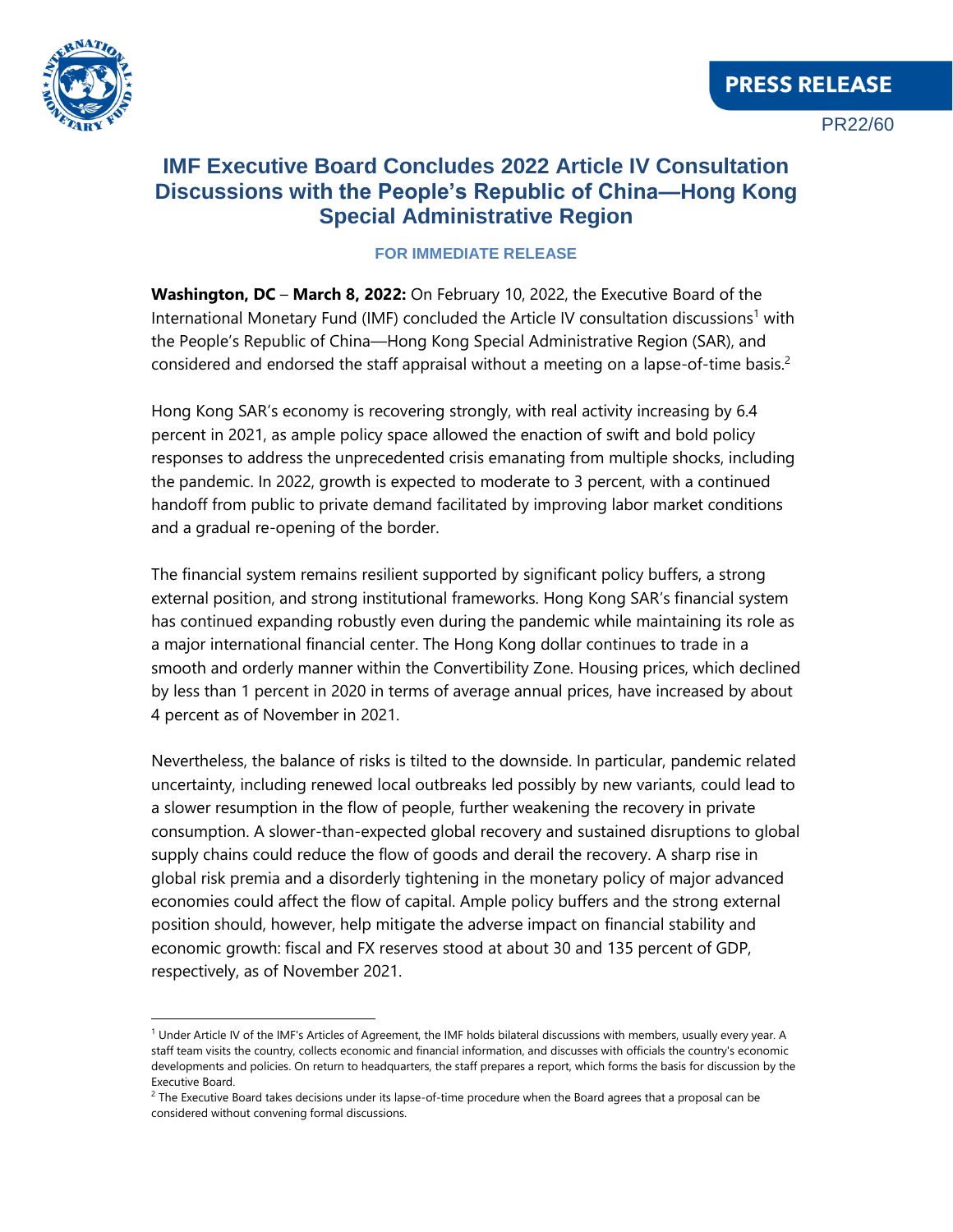## **Executive Board Assessment**

In concluding the 2022 Article IV consultation discussions with Hong Kong SAR, Executive Directors endorsed staff appraisal as follows:

**Outlook.** The economy has recovered strongly supported by swift and bold policy responses, notably a large fiscal stimulus. The financial sector has remained resilient on the back of significant policy buffers, a strong external position, and strong institutional frameworks. However, the recovery remains unbalanced with private consumption lagging. The economic recovery is projected to continue in 2022 with a handoff from public to private demand, facilitated by a moderating pace of fiscal consolidation and a gradual re-opening of the border.

**Risks.** The balance of risks is tilted to the downside. Pandemic-related uncertainty could delay the resumption in the flow of people. A slower-than-expected global recovery and sustained disruptions to global supply chains could reduce the flow of goods and derail the recovery. A sharp rise in global risk premia, a disorderly tightening of monetary policy in major advanced economies, large housing market corrections, escalating U.S.-China tensions, and a shift of market confidence in Hong Kong SAR's status as a major international financial center could affect the flow of capital. Conversely, faster-thanexpected border re-opening and global recovery and the development of the Greater Bay Area could improve growth prospects.

**Fiscal policy.** Fiscal policy should continue to support the recovery by returning to a balanced budget at a gradual pace, while focusing in the near term on providing more targeted support for low-income households, unemployed workers, and SMEs. Over the medium term, fiscal policy should strengthen its role as an automatic stabilizer and address structural challenges of population aging, high income inequality, and public housing shortage. A comprehensive tax reform that broadens the tax base while maintaining fairness and international competitiveness is needed to rebuild fiscal buffers.

**Financial ties with Mainland China.** The authorities should continue to strengthen systemic risk analysis of Mainland China-related credit risks, including by ensuring that the internal credit risk models used by Hong Kong SAR banks to determine the capital charges for exposures to Mainland Chinese borrowers, particularly those in the real estate sector with low credit ratings, are sufficiently forward-looking. Continued close monitoring of banks' significant exposures to non-bank Mainland Chinese entities and a periodic stress test of banks' large exposures—on top of the regular stress testing—would also help. As the financial ties are broadening to the cross-border use of the e-CNY in Hong Kong SAR, the potential implications from a more widely adopted e-CNY in Hong Kong SAR should be carefully studied.

**Housing policies.** The three-pronged approach—boosting housing supply, macroprudential measures, and stamp duties—to improving housing affordability and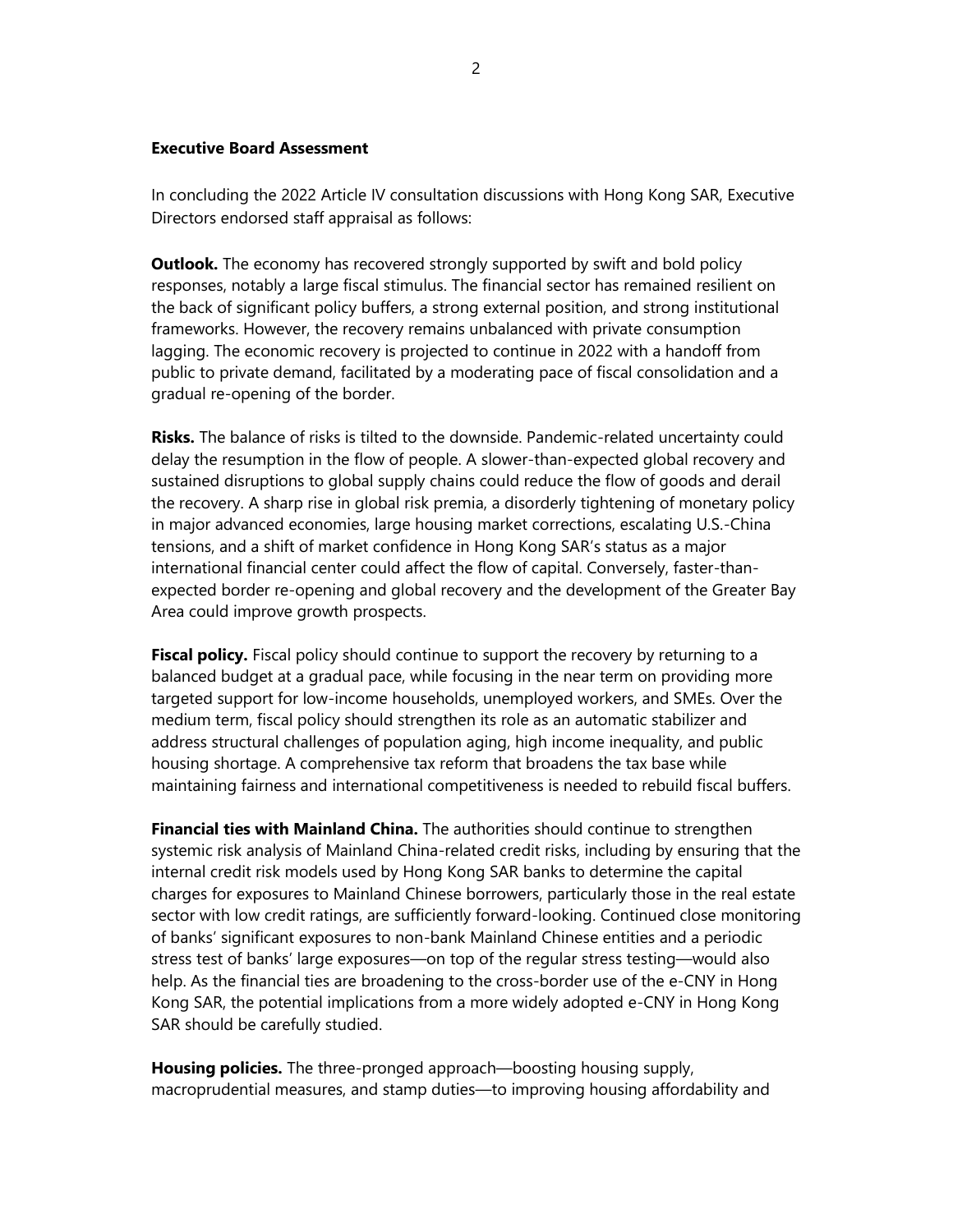containing housing market risks remains valid. Housing supply should be increased, including by expanding land supply and expediting and streamlining the process for land identification and production. While the macroprudential stance for housing market should be maintained for now, the Council of Financial Regulators should take a lead in strengthening the regular surveillance and data collection on lending by non-bank lenders and the authorities should regularly assess the need to expand the regulatory perimeter to mitigate the leakages in macroprudential policies. The New Residential Stamp Duty, assessed to be a capital flow management measure and a macroprudential measure (CFM/MPM), should be phased out once systemic risks from non-resident inflows dissipate.

**Financial sector policies.** Financial policies should shift focus towards addressing solvency issues concerning corporates and individuals, as the recovery gains further momentum. The cut in the countercyclical capital buffer during the pandemic was appropriate but the Hong Kong Monetary Authority should stand ready to adjust it to the level consistent with updated systemic risk assessments. The ongoing efforts to further strengthen regulatory and supervisory frameworks are welcome, and further steps should be taken to enhance macroprudential oversight, including by adopting a more comprehensive and systematic approach to identify and address systemic risks. A consistent and cross-sectoral supervisory and regulatory framework is also critical to effectively address industry-wide fintech-related issues.

**Exchange rate regime and external position.** The Linked Exchange Rate System remains the appropriate arrangement as an anchor for economic and financial stability. The authorities should continue to preserve the rule of law and maintain the free flow of capital. Staff's preliminary assessment suggests that the external position in 2021 was broadly in line with the level implied by medium-term fundamentals and desirable policies.

**Climate change.** The updated action plan to achieve carbon neutrality before 2050 is welcome. To complement ongoing efforts, the government could consider introducing additional carbon pricing mechanisms to incentivize energy saving and green transportation. Climate-related risks should be carefully monitored and assessed by strengthening systemic risk analysis. Hong Kong SAR should play a key role in global efforts to mobilize private investment for green development by enhancing the green and sustainable finance ecosystem.